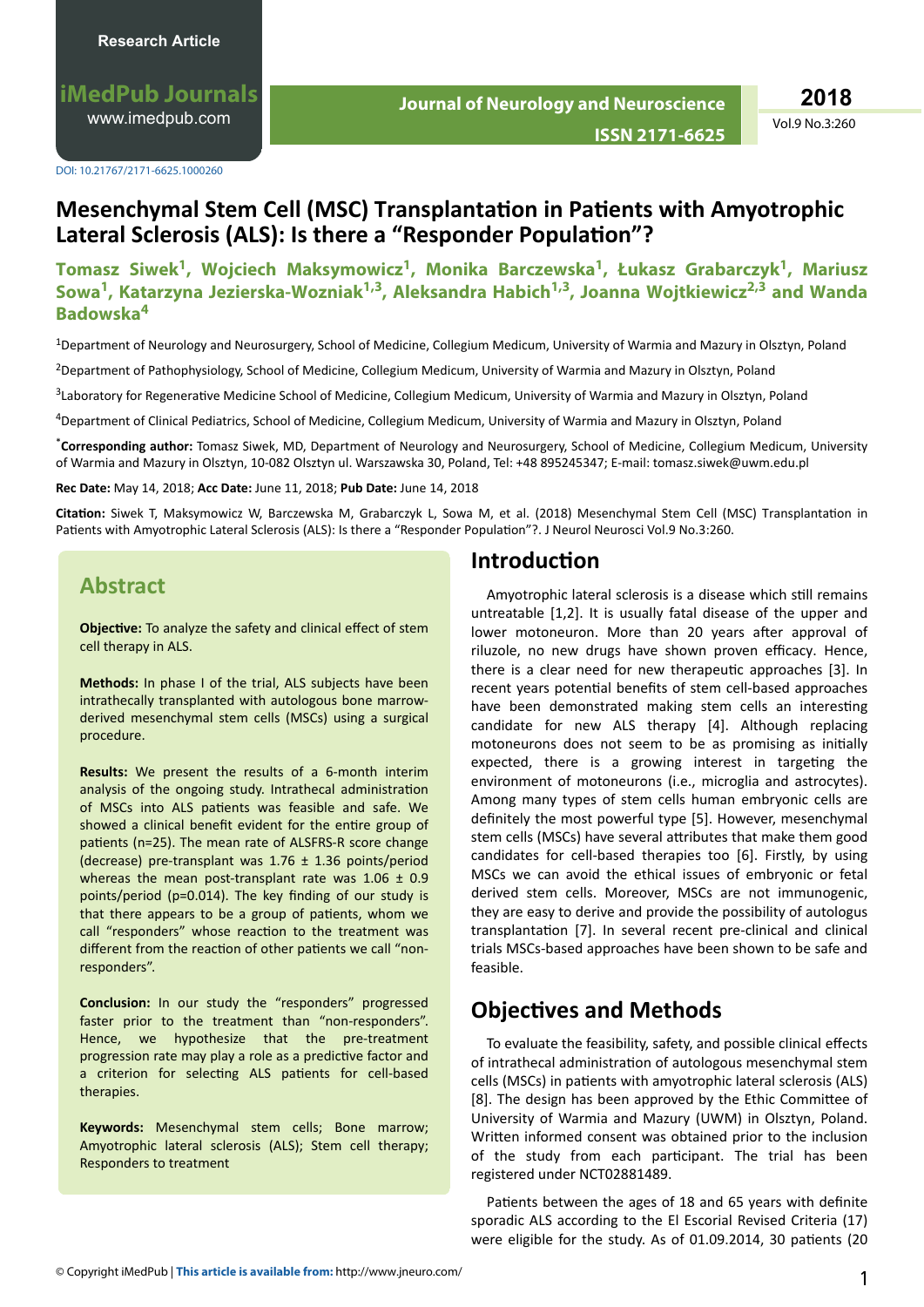#### **ISSN 2171-6625**

Vol.9 No.3:260

males and 10 females) have been consecutively enrolled and transplanted with MSCs. The mean age at enrolment was 49.5 (± 12.85) years. The mean ALSFRS-R at enrolment was 32 points and the mean (FVC) 72%. There were 6 patients presenting with bulbar signs at enrolment. The follow-up is ongoing and planned for 36 months after the cell-based treatment. Out of the group of 30 patients the data of 25 patients (who had at least 3 examinations post-transplant) have been available for the interim analysis 6 months after the treatment. Three patients died during the observation period and were lost to follow-up. Two patients have been excluded from the analysis by the study steering committee: one patient developed a subdural hematoma after falling down the stairs and showed- despite neurosurgical intervention- a consecutive severe neurological deficit not related to the ALS. Another patient developed severe aspiration pneumonia 3 months after stem cells therapy and required mechanical ventilation in a critical care unit. The study steering committee did not consider those complications as adverse effects of the transplant procedure.

Approximately 200 mL of bone marrow was obtained from each patient in local anesthesia from the posterior iliac crest. A culture of purified MSCs was prepared under aseptic GMP conditions by the European Medicines Agency in 1999, where manufacturing facilities maintain a clean and hygienic manufacturing area, in controlled environmental conditions. All manufacturing processes are clearly defined, controlled and validated to ensure consistency and compliance with specifications. The laboratory has all the approvals and certificates required by Polish and European law.

MSCs were isolated from the bone marrow according to their adhesive properties to tissue culture plastic under sterile conditions. Briefly, a phosphate-buffered saline (PBS)-diluted cell fraction of bone marrow was layered over a Ficoll density gradient (1.077 g/mL, GE Healthcare), followed by centrifugation at 400G at room temperature for 40 min. Nucleated cells were collected, diluted with two volumes of PBS, centrifuged twice at 100G for 10 min, and finally resuspended in culture medium. Cells were plated and expanded in a T-150 flask and grown at 37°C and 5% CO2, with medium changes every three days.

Mesenchymal cells were cultured until they reached confluency, then harvested and passaged (no longer than to 30 days in culture and 2 passages) [9]. A sample of the cells to be injected was tested by fluorescence-activated cell sorter (BD FACSAria II) analysis for the presence of the surface markers characteristic for MSCs (CD73, CD90, CD105,) according to MSC features established by the International Society for Cellular Therapy guidelines [10]. The same procedure was used for all patients, which allowed for the establishment of the reproducible product to warrant the series of quality controls required to certify the safety, identity, potency and the pharmaceutical grade of the MSCs, to satisfy the GMP regulatory process criteria.

Bone marrow collection occurred five weeks before planned administration of mesenchymal stem cells, after 6 months of clinical observation. Before implantation, the cells were

maintained for at least 3 hours in basal MSC medium without serum, detached and washed 3 times with PBS 1x containing 1% human albumin and once with autologous cerebrospinal fluid. The cells were suspended in 1 mL of autologous CSF in all patients. The number of cells was determined by analysis in a Burker chamber with Trypan blue staining. A mean of 15×106 cells was injected intrathecally (into cervical, thoracic or lumbar region depending on the clinical symptoms) by neurosurgical procedure using local anesthesia by the same neurosurgeon. A spinal MRI was conducted during the first post-treatment week to exclude structural changes. For outcome measurement a mean rate of change in ALSFRS-R score pre- and post-treatment has been used. This measure shows a linear progressive decline during the course of the disease and is commonly used in clinical trials [11-16]. In order to estimate the individual disease progression rate for each study participant before transplantation, the patients had a six-month period of natural history observation [5]. Each patient was examined by the same study physician every two months. After MSC transplantation patients are to be monitored for at least 36 months by the above clinical assessment performed by the same examiners. First data analysis was planned 6 months after treatment. Patients unable to attend the monitoring center have been contacted by telephone and delivered ALSFRS-R scale and an interview was conducted with them. For every patient a pre- and posttransplant mean rate of ALSFRS-R score change per 2-month period has been calculated. For comparison of measured parameters, nonparametric tests (test U Mann Whitney for unpaired samples and Wilcoxon test for paired samples) were used due to an abnormal distribution of measurement levels.

## **Results**

#### **Safety**

There were no side effects after bone marrow collection. However, for technical reasons in one patient the bone marrow aspiration had to be conducted twice. No immediate surgical complications have been observed after the cells-CSF suspension was injected: one patient developed post-dural puncture headache (PDPH). Moreover, no major adverse effects of both bone marrow collection and surgical procedure were reported in any of the patients during a follow-up of up to 6 months. The three deaths were not related to the surgical procedure itself but were a result of the disease progression. No structural changes of the spinal cord or signs of abnormal cell proliferation were detected in the short term in the postsurgery MRI.

#### **Clinical effects**

In the six-month post-transplantation period, there was a significant change in the mean rate of clinical progression (ALSFRS-R score) as compared to the 6 months preceding treatment. The mean rate of ALSFRS-R score change (decrease) pre-transplant was  $1.76 \pm 1.36$  points/period whereas the mean post-transplant rate was  $1.06 \pm 0.9$  points/period. This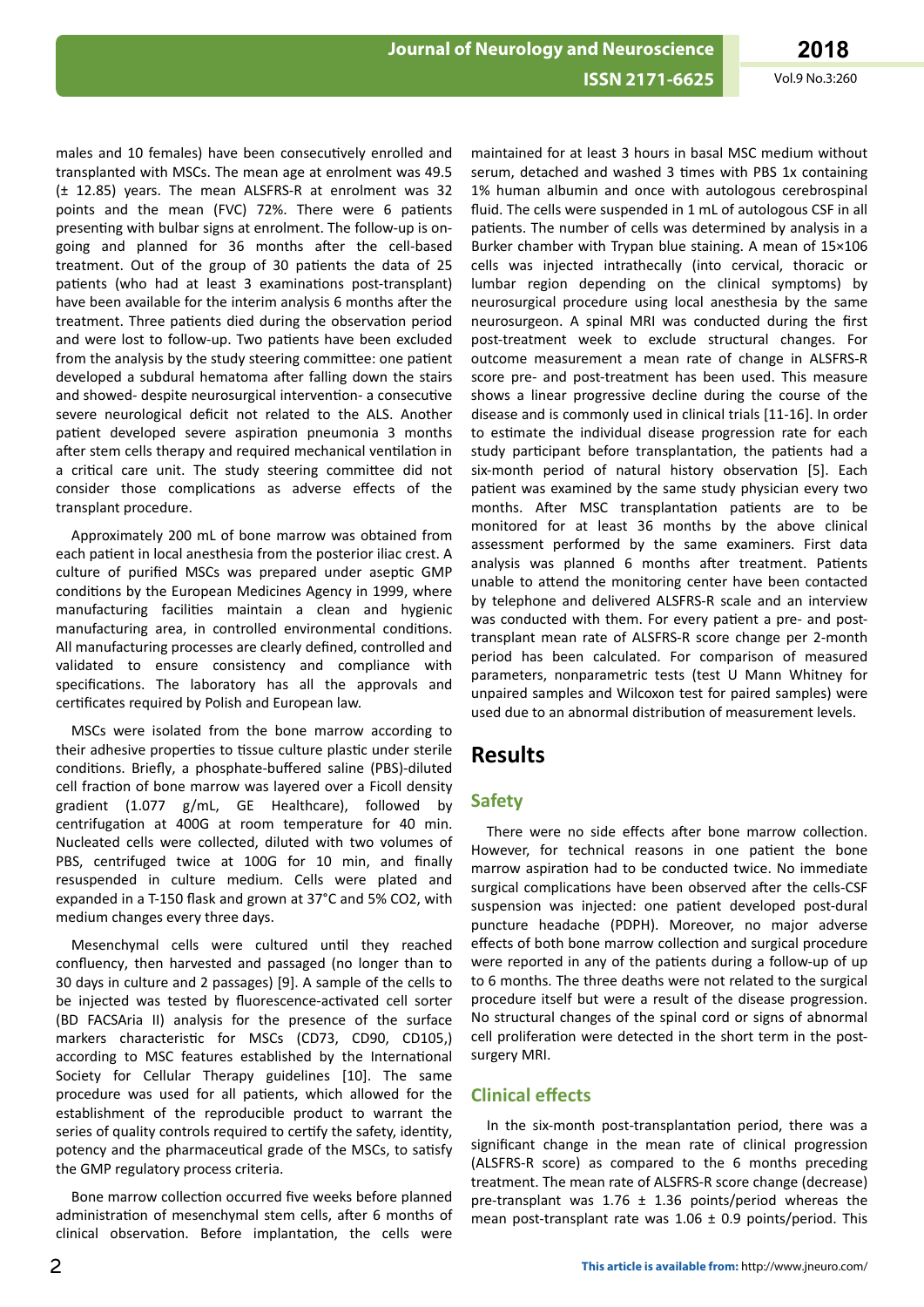difference reached the statistical significance in Wilcoxon test (p=0.014) (**Figure 1**).



**Figure 1** ALSFRS-R score measured in 2 months periods in patients with ALS before and after treatment with bone marrow stem cells. The arrow marks the time of the cells injection. On the left - data of all measured patients, on the right - data of responders group only.

#### **"Responders" vs. "Non-responders"**

Interestingly, within the entire group of 25 patients who had received the intrathecal treatment with MSCs and had been analyzed 6 months after transplant, there were patients who seemed to deteriorate slower than the others. Those patients who seemingly deteriorated slower we called "responders" (n=15, nine males and six females).



Figure 2 Mean progression of ALS in all (on the left) and in responders group (on the right) in pre-treatment period (before) and in post-treatment period (after) with bone marrow stem cells. Pre-treatment mean ALS progression was calculated as mean of both following differences: (ALSFRS-R score on the beginning of the study – ALSFRS-R score after 2 months) and (ALSFRS-R score after 2 months – ALSFRS-R score after 4 months). Stem cells were injected between ALSFRS-R score after 4 months and ALSFRS-R score after 6 months measurements. Post-treatment mean ALS progression was calculated as mean of both following differences: (ALSFRS-R score after 6 months – ALSFRS-R score after 8 months) and (ALSFRS-R score after 8 months – ALSFRS-R score after 10 months).

We defined "responders" as those, whose mean changes ALSFRS-R score in 3 visits before MSCs transplantation, was higher, than the mean of ALS-FRS score in 3 visits after this procedure. All those patients who did not meet the above

criteria were called "non-responders" (n=10). For both of those arbitrary distinguished groups ("responders" and "nonresponders") we performed a post-hoc analysis of the clinical progression pre- and post-transplant. The pre-treatment rate of ALSFRS-R score change per 2-month period in the "responders" group was  $2.33 \pm 1.48$  points/period. The posttreatment rate of change was  $0.70 \pm 0.94$  points/period reaching a significance level of p=0.001 (**Figure 2**).

In the "non-responders" group the pre-treatment score change was  $0.90 \pm 0.39$  and  $1.60 \pm 0.84$  post-treatment respectively (p=0.016). We have been interested in identifying possible clinical and demographic differences between the "responders" and "non-responders" at the time of enrolment. We found that "responders" had lower ALSFRS total score at enrolment (29.73  $\pm$  7.72 vs. 35.60  $\pm$  7.64, p=0.09) and showed higher pre-treatment rate of progression as compared to "nonresponders" (2.33  $\pm$  1.48 points/period vs. 0.90  $\pm$  0.39 points/ period, p=0.023). "Responders" were somewhat younger than the "non-responders" (mean age  $46.53 \pm 14.29$  vs. 50.08  $\pm$ 12.25; p=0.46). Within the "responders" group there were 3 out of 15 patients with bulbar signs at enrolment. There were no differences between both groups in terms of site of spinal injection or injected stem cells number (p=0.14).

## **Discussion**

In recent years number of studies in animal models of ALS have investigated the therapeutic potential of MSCs administered either peripherally or injected directly into the spinal cord. Mazzini et al. performed in 2003 some of the world's first clinical studies to determine the safety and tolerability of direct intraparenchymal transplantation of MSCs to treat ALS. Although they did not show clinical effect of the therapy, no side effects were reported. In a series of follow up studies [17,18] no signs of toxicity or abnormal cell growth were detected, and it was suggested that the treatment might have benefited four patients. In 2010 a second Phase I clinical trial was conducted by Mazzini and her team with expanded patient numbers (n=20) using the same methods as described in the original trial. Again, the treatment has been shown to be safe and feasible although the disease progression in the majority of patients did not appear to be slowed by the transplant.

In addition, in 2010, a Phase I/II open-safety clinical trial by Karussis showed that intrathecal and intravenous administration of autologous bone marrow- derived MSCs into ALS patients is feasible and safe. In this study, patients with ALS or multiple sclerosis were treated either via a standard lumbar puncture (~55  $\times$  10<sup>6</sup>, ~63  $\times$  10<sup>6</sup> MSCs, respectively) or intravenously ( $24 \times 10^6$ ) with MSCs. A more recent Phase I/II clinical trial by the Karussis group and BrainStorm Cellular Therapeutics evaluated the safety, tolerability and therapeutic effects of transplanting MSC-NTF cells into 12 ALS patients at early stages of the disease [19].

Studies by Ki-Wook-Oh in 2015 of repeated intrathecal delivery of BM-MSCs confirm the decline and stabilization of ALS-FRS after treatment. The Staff's and other's study from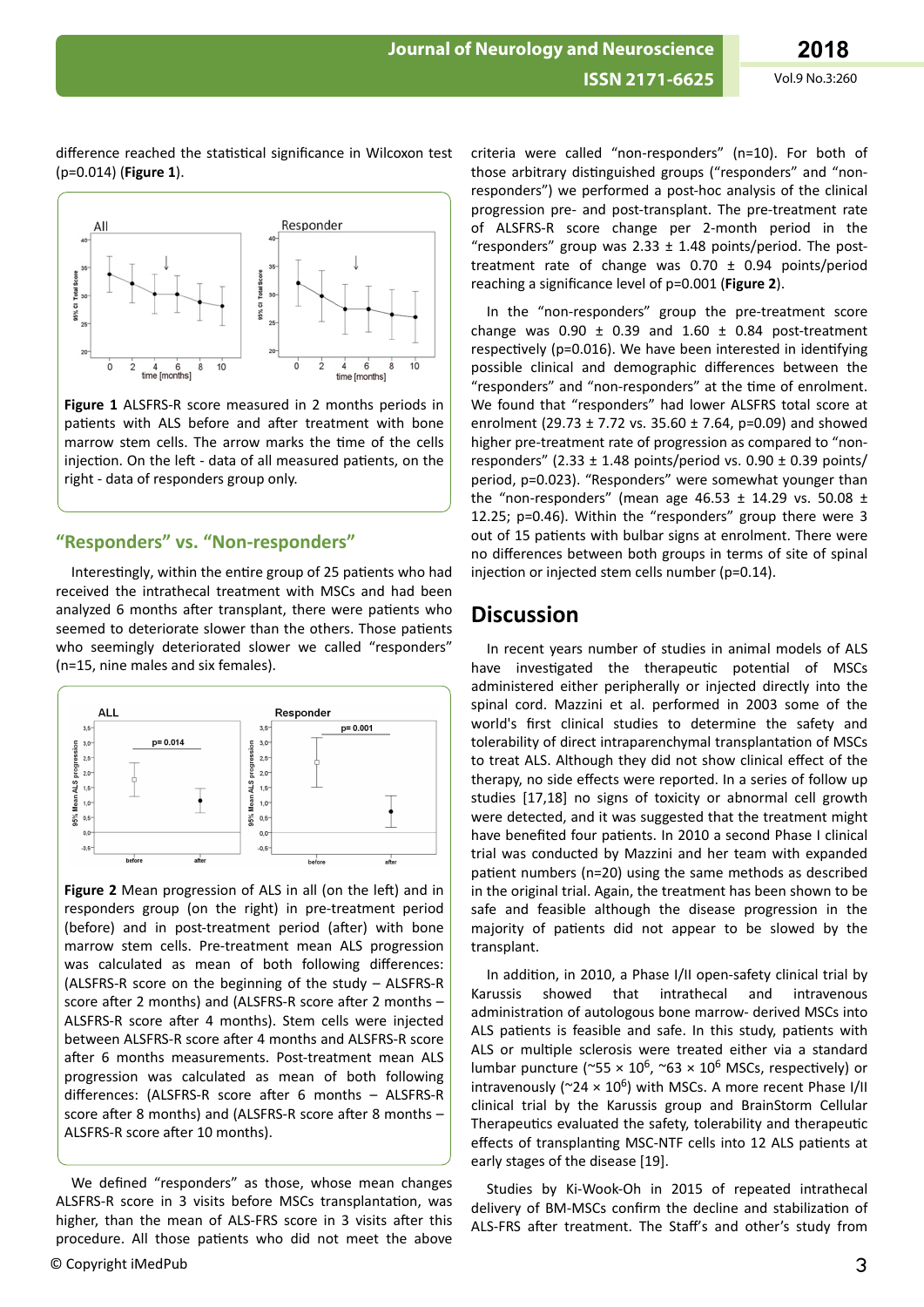Vol.9 No.3:260

2016 evaluated the safety of intrathecal autologous adiposederived MSc. It was not designed to assess efficacy; however, no participants had worsened significantly (in assessing the reduction of ALS-FRS), some reported a transient subjective improvement of the clinical condition [20] note in their trial with intrathecal transplantation of BM-MSCs in ALS patients, reduction in ALSFRS decline at 3 months after application (p<0.02) that, in some cases, persisted for 6 months (p<0.05); a better effect was observed in patients in whom the decrease in ALS FRS scores was higher before treatment.

In our phase I trial, 30 intrathecal MSCs transplantation surgeries in 30 ALS subjects were performed. A group of 25 patients was available for the interim analysis 6 months after

cell-transplant. Hypothesizing that the areas of tissue damage are widespread throughout the spinal cord, we decided to use the intrathecal approach with different injection sites (cervical, thoracic or lumbar) for stem cell-transplantation to increase the possibility of migration of the injected cells to the proximity of the lesions. Based on our interim analysis 6 months after the treatment, intrathecal administration of autologous bone marrow- derived MSCs into ALS patients is feasible and safe as previously reported. None of our patients experienced significant adverse effects during the 6-month observation period. This is consistent with most previous studies concerning ALS patients treated intraspinally or intrathecally with MSCs [12,13,17,18,21-23] (Table 1).

Table 1 Demographic data, ALS form, duration of the disease from the first symptoms to the experimental procedure, membership of the Responders and Non-responders groups and the value of FVC in recruitment for each participant of the study.

| Ordinal<br>number | Patients<br>ID         | Age    | Gender      | ALS form<br>(Bulbar/Limb) | Time from first symptoms of ALS<br>to MSCs transplantation<br>(In months) | Groups<br>(Responders/Non-<br>responders) | <b>FVC</b><br>(%) |
|-------------------|------------------------|--------|-------------|---------------------------|---------------------------------------------------------------------------|-------------------------------------------|-------------------|
| $\mathbf{1}$      | AB                     | 46     | ${\sf M}$   | L                         | 26                                                                        | <b>NR</b>                                 | 89                |
| $\overline{2}$    | <b>JN</b>              | 66     | M           | B                         | 33                                                                        | <b>NR</b>                                 | 66                |
| $\mathbf{3}$      | JС                     | 56     | $\mathsf F$ | L                         | 26                                                                        | ${\sf NR}$                                | 111               |
| $\overline{4}$    | <b>JC</b>              | 67     | M           | $\sf B$                   | 15                                                                        | <b>NR</b>                                 | 73                |
| 5                 | TP                     | 55     | ${\sf M}$   | L                         | 23                                                                        | ${\sf NR}$                                | 98                |
| 6                 | <b>RP</b>              | 45     | M           | L                         | 36                                                                        | <b>NR</b>                                 | 75                |
| $\overline{7}$    | MW                     | 32     | M           | L                         | 28                                                                        | <b>NR</b>                                 | 103               |
| $\bf8$            | JK                     | 58     | $\mathsf F$ | $\sf B$                   | 42                                                                        | <b>NR</b>                                 | 104               |
| 9                 | DJ                     | $34\,$ | М           | L                         | 40                                                                        | ${\sf NR}$                                | 73                |
| 10                | KC                     | 53     | M           | L                         | 40                                                                        | <b>NR</b>                                 | 101               |
| 11                | LG                     | 64     | M           | L                         | 30                                                                        | ${\sf R}$                                 | 90                |
| 12                | <b>CT</b>              | 56     | M           | L                         | 31                                                                        | ${\sf R}$                                 | 93                |
| 13                | AB                     | 44     | $\mathsf F$ | B                         | 39                                                                        | ${\sf R}$                                 | 75                |
| 14                | <b>JW</b>              | 58     | M           | L                         | 20                                                                        | ${\sf R}$                                 | 92                |
| 15                | $\mathsf{MS}\xspace$   | 37     | M           | L                         | $17\,$                                                                    | ${\sf R}$                                 | 92                |
| 16                | $JN-J$                 | 32     | $\mathsf F$ | L                         | 34                                                                        | ${\sf R}$                                 | 97                |
| 17                | AM                     | 55     | $\mathsf F$ | Г                         | $18\,$                                                                    | ${\sf R}$                                 | 92                |
| 18                | ${\sf JS}$             | 62     | F           | $\mathsf B$               | 37                                                                        | ${\sf R}$                                 | 52                |
| 19                | $\mathsf{R}\mathsf{Z}$ | 33     | M           | L                         | 24                                                                        | ${\sf R}$                                 | 82                |
| 20                | <b>MP</b>              | 26     | $\mathsf F$ | L                         | 46                                                                        | ${\sf R}$                                 | 88                |
| 21                | LL                     | 32     | M           | L                         | 43                                                                        | ${\sf R}$                                 | 96                |
| 22                | <b>MD</b>              | 27     | M           | L                         | 16                                                                        | ${\sf R}$                                 | 67                |
| 23                | <b>GM</b>              | 54     | M           | L                         | 25                                                                        | ${\sf R}$                                 | 105               |
| 24                | <b>JN</b>              | 68     | ${\sf M}$   | L                         | $17\,$                                                                    | ${\sf R}$                                 | 75                |
| 25                | AZ                     | 59     | M           | L                         | 31                                                                        | ${\sf R}$                                 | 93                |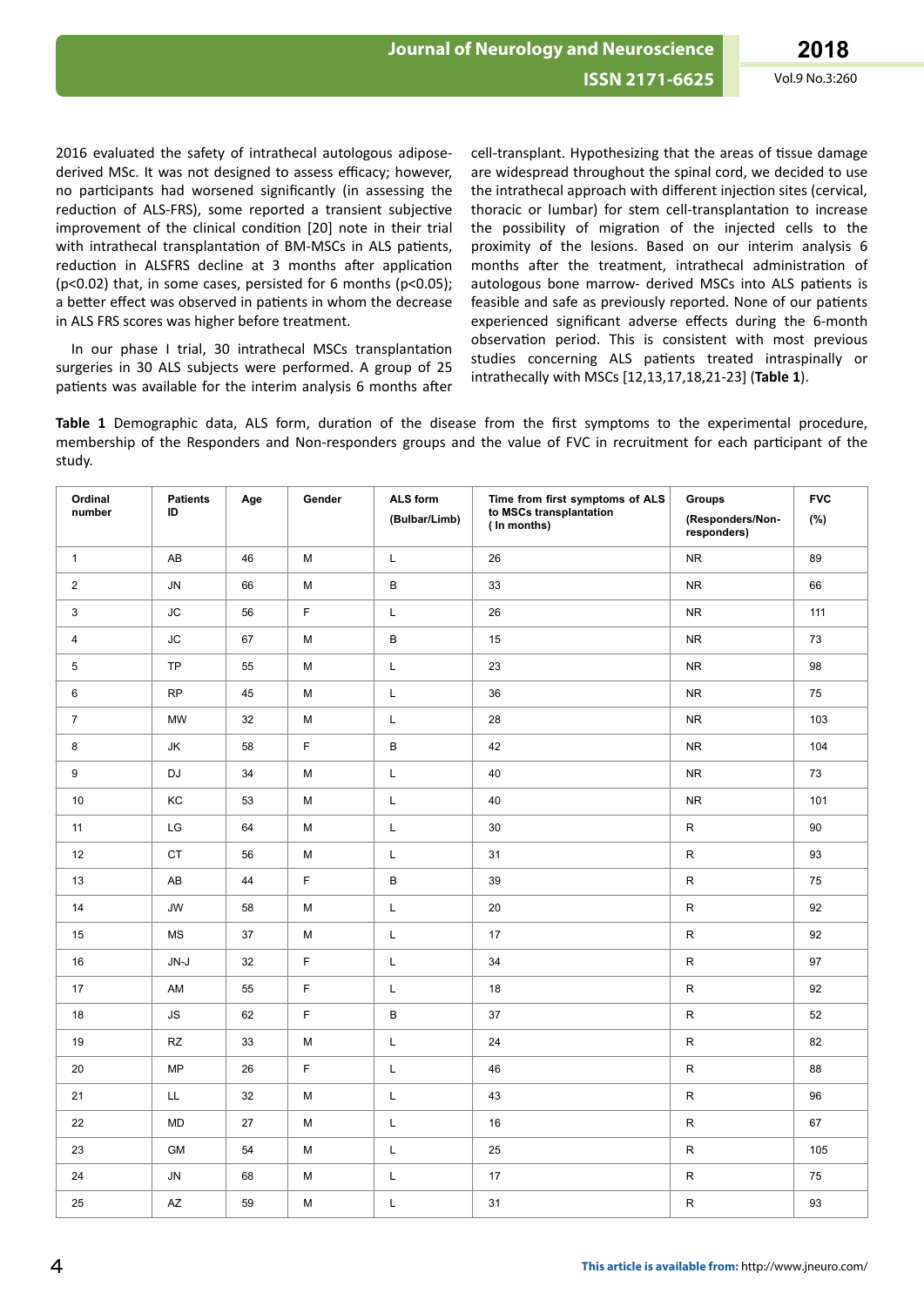While short term clinical benefits were evident for the entire group of patients the key finding of our study is that there seems to be a group of patients, we call "responders" whose reaction to the treatment was different than the reaction of other patients we call "non-responders". The difference is that "responders" showed a strong decrease in a mean rate of change in ALSFRS-R score following intrathecal treatment with MSCs. In contrast, in the group of "nonresponders" there seems to be no beneficial effect of the stem-cell treatment (**Table 2**).

**Table 2** Patients age and ALS progression in responders and non-responders before stem cells injection.

| <b>Variables</b>                    | <b>Responders</b> |           | Non-responders |           | p Test U            |
|-------------------------------------|-------------------|-----------|----------------|-----------|---------------------|
|                                     | Mean              | <b>SD</b> | mean           | <b>SD</b> | <b>Mann-Whitney</b> |
| Patients mean age                   | 46.53             | 14.29     | 50.8           | 12.25     | 0.46                |
| ALSFRS-R - Total score at enrolment | 29.73             | 7.72      | 35.6           | 7.64      | 0.09                |
| Pretreatment mean ALS progression   | 2.33              | 1.48      | 0.9            | 0.39      | 0.002               |

Pre-treatment mean ALS progression was calculated as mean of following differences: (ALSFRS-R score on the beginning of the study – ALSFRS-R score after 2 months) and (ALSFRS-R score after 2 months – ALSFRS-R score after 4 months) Stem cells were injected between ALSFRS-R score after 4 months and ALSFRS-R score after 6 months measurements. SD: Standard Deviation.

In our opinion, the identification of those patients who may potentially benefit from cell-based treatment approaches in a prospective manner may be an important tool for classifying ALS patients to cell transplantation procedures. In our study the "responders" were clinically less affected (as measured using ALSFRS) but progressed faster prior to the treatment than "non-responders". Hence, we hypothesize that the pretreatment progression rate may play a role as a predictive factor and a criterion for selecting ALS patients for cell-based therapies.

## **Conclusion**

In summary, the preliminary results of our interim 6 months' post-transplantation analysis raise the possibility that intrathecal stem cell transplantation could slow disease progression in a certain subpopulation of ALS patients. This observation is in line with numerous previous studies [12,13,17,18,21-23].

The most important potential limitations of our study are the small sample size, the variability of the disease in selected patients, and lack of a control group.

We agree that prior to clinical translation for ALS; scientific evidence must support the ability of the proposed treatment [24]. On the other hand, new therapeutic approaches are desperately needed to uncover effective treatments for this still untreatable disease. However, in our opinion, based on the presented safety data of stem cell-based approaches for ALS, it is time to implement these therapies in practice to understand whether they may be helpful for our patients [25].

# **References**

Armon C, Graves MC, Moses D, Forté DK, Sepulveda L, et al. (2000) Linear estimates of disease progression predict survival in patients with amyotrophic lateral sclerosis. Muscle Nerve 23: 874-882.

- 2. Brooks BR (1994) El Escorial World Federation of Neurology criteria for the diagnosis of amyotrophic lateral sclerosis. J Neurol Sci 124: 96-107.
- 3. Czarzasta J, Habich A, Siwek T, Czapliński A, Maksymowicz W, et al. (2017) Stem cells for ALS: An overview of possible therapeutic approaches. Int J Devl Neuroscience 57: 46-55.
- 4. Brinkmann JR, Andres P, Mendoza M, Sanjak M (1997) Guidelines for the use and performance of quantitative outcome measures in ALS clinical trials. J Neurol Sci 147: 97-111.
- 5. Di Nicola M, Carlo-Stella C, Magni M, Milanesi M, Longoni PD, et al. (2002) Human bone marrow stromal cells suppress Tlymphocyte proliferation induced by cellular or nonspecific mitogenic stimuli. Blood 99(10): 3838-3843.
- 6. Aggarwal S, Pittenger MF (2005) Human mesenchymal stem cells modulate allogeneic immune cell responses. Blood 105(4): 1815-1822.
- 7. English K, Wood KJ (2013) Mesenchymal stromal cells in transplantation rejection and tolerance. Cold Spring Harb Perspect Med 3(5): 155-160.
- 8. Czaplinski A, Yen AA, Simpson EP, Appel SH (2006) Predictability of disease progression in amyotrophic lateral sclerosis. Muscle Nerve 34(6): 702-708.
- 9. Dominici M, Le Blanc K, Mueller I, Slaper-Cortenbach I, Marini F, et al. (2006) Minimal criteria for defining multipotent mesenchymal stromal cells. Cytotherapy 8(4): 315–317.
- 10. Gordon P, Corcia P, Meininger V (2013) New therapy options for amyotrophic lateral sclerosis. Expert Opin. Pharmacother 14(14): 1907-1917.
- 11. Joyce N, Annett G, Wirthlin L, Olson S, Bauer G, et al. (2010) Mesenchymal stem cells for the treatment of neurodegenerative disease. Regen Med 5(6): 933-946.
- 12. Karussis D, Karageorgiou C, Vaknin-Dembinsky A, Gowda-Kurkalli B, Gomori JM, et al. (2010) Safety and immunological effects of mesenchymal stem cell transplantation in patients with multiple sclerosis and amyotrophic lateral sclerosis. Arch Neurol 67(10): 1187–1194.
- 13. [Oh KW](https://www.ncbi.nlm.nih.gov/pubmed/?term=Oh%20KW%5BAuthor%5D&cauthor=true&cauthor_uid=25934946), [Moon C,](https://www.ncbi.nlm.nih.gov/pubmed/?term=Moon%20C%5BAuthor%5D&cauthor=true&cauthor_uid=25934946) [Kim HY,](https://www.ncbi.nlm.nih.gov/pubmed/?term=Kim%20HY%5BAuthor%5D&cauthor=true&cauthor_uid=25934946) [Oh SI](https://www.ncbi.nlm.nih.gov/pubmed/?term=Oh%20SI%5BAuthor%5D&cauthor=true&cauthor_uid=25934946), [Park J](https://www.ncbi.nlm.nih.gov/pubmed/?term=Park%20J%5BAuthor%5D&cauthor=true&cauthor_uid=25934946), et al. (2015) Phase I trial of repeated intrathecal autologous bone marrow-derived